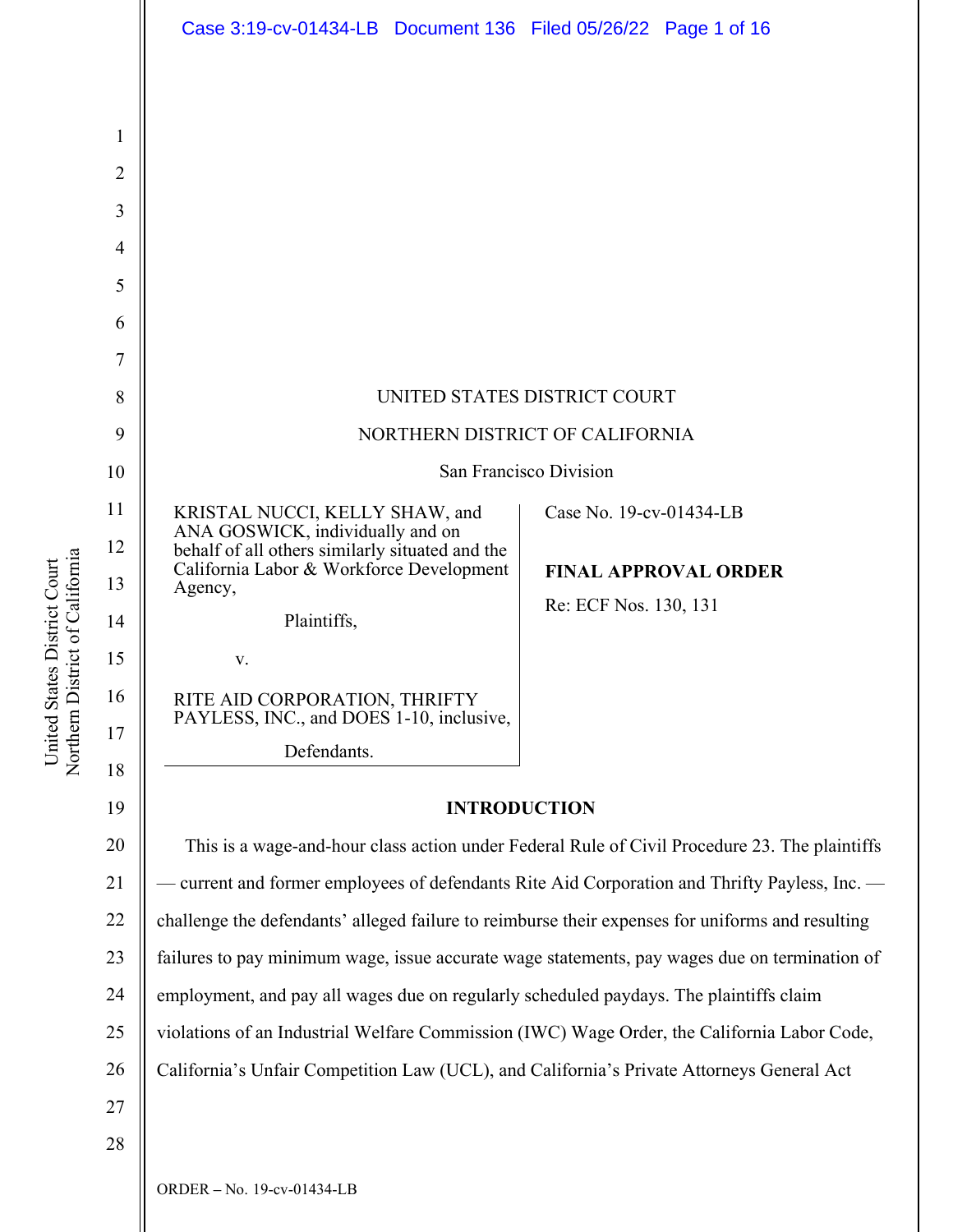$(PAGA)$ .<sup>1</sup> The parties settled their case, and the court approved the settlement preliminarily.<sup>2</sup> The plaintiffs then moved for final approval and for attorney's fees, costs, and service awards.<sup>3</sup> The court grants the unopposed motions but reduces the requested \$30,000 in service awards to \$22,500.

#### **STATEMENT**

#### **1. The Lawsuit**

1

2

3

4

5

6

7

8

9

10

11

12

13

14

15

16

17

18

The plaintiffs filed the lawsuit on March 19, 2019, claiming failure to indemnify business expenses under the California Labor Code, failure to reimburse for required uniforms under IWC Wage Order 7, and unfair business practices under the UCL.<sup>4</sup> They filed a first amended complaint on May 23, 2019, adding a named plaintiff, claims under the California Labor Code and IWC Wage Order 7 for failure to pay minimum wage, failure to furnish accurate wage statements, and waiting time penalties, and a claim for PAGA penalties.<sup>5</sup> They also filed a second amended complaint on October 2, 2019, adding another named plaintiff.<sup>6</sup>

The court certified the following class under Rule 23(b)(3) on June 14, 2020: "All non-exempt employees, excluding pharmacists, pharmacy interns, and asset protection agents, working in any Rite Aid store in California at any time from March 13, 2015 through the trial date."<sup>7</sup> The court approved notice to the class on December 3, 2020.<sup>8</sup> The notice was sent on

December 23, 2020, and twenty-two class members requested exclusion.<sup>9</sup>

19 20

21

- 25 5 First Am. Compl. – ECF No. 13.
- 26  $6$  SAC – ECF No. 30.
	- $7$  Order ECF No. 69 at 34.
- 27 8 Order – ECF No. 86.
- 28 <sup>9</sup> Von Rock Decl. – ECF No. 132 at 4 (¶ 10).

<sup>1</sup> Second Am. Compl. (SAC) – ECF No. 30. Citations refer to material in the Electronic Case File (ECF); pinpoint citations are to the ECF-generated page numbers at the top of documents.

<sup>22</sup>  23 <sup>2</sup> Settlement Agreement, Ex. 1 to Von Rock Decl. in Supp. of Mot. for Prelim. Approval – ECF No. 119 at 23–58; Order – ECF No. 128.

<sup>24</sup>   $3 \text{ Mot.} - ECF \text{No. } 130$ ; Mot. for Attorney's Fees, Costs, and Incentive Awards – ECF No. 131.  $4$  Compl. – ECF No. 1.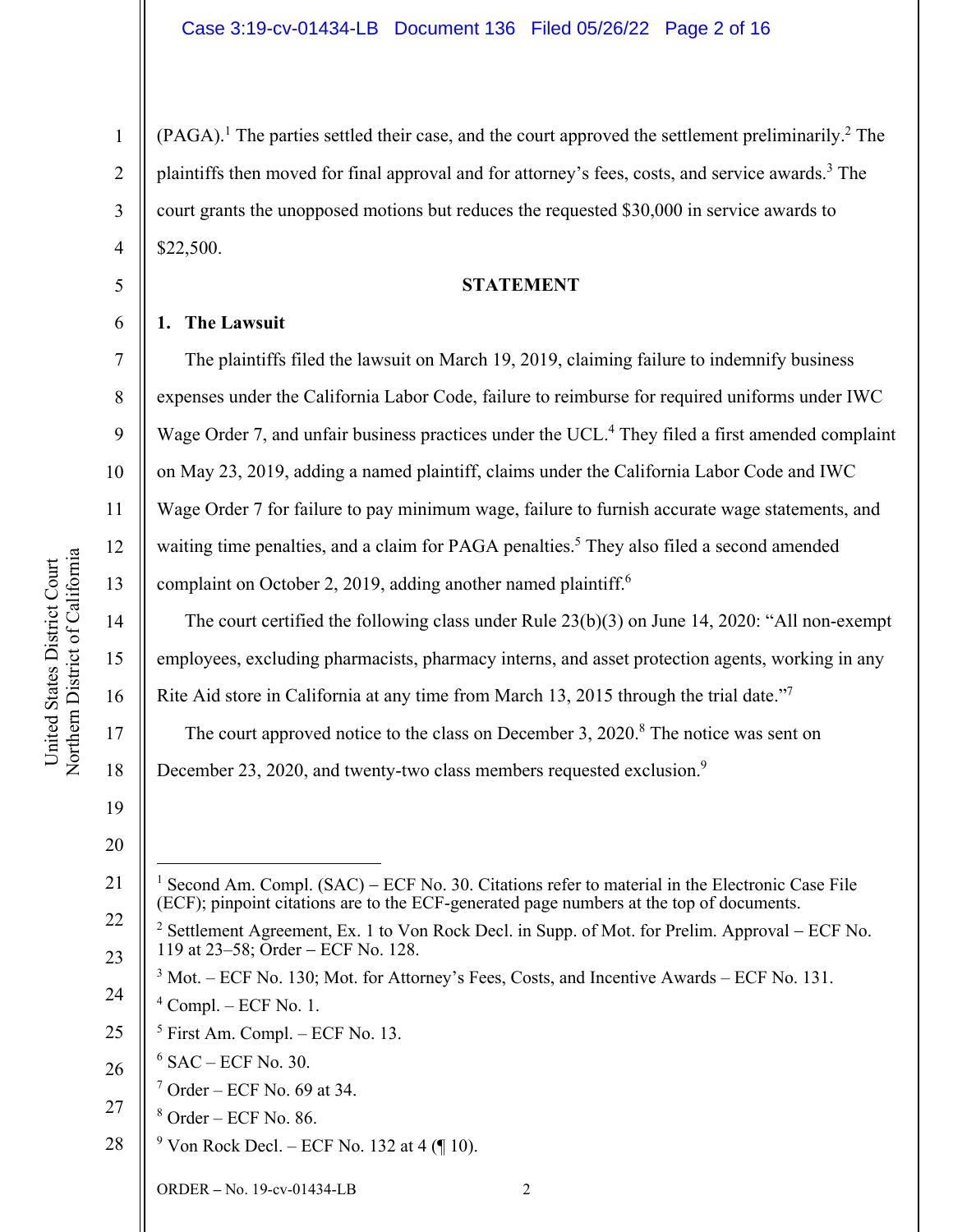## Case 3:19-cv-01434-LB Document 136 Filed 05/26/22 Page 3 of 16

The parties engaged in extensive discovery, including initial and supplemental initial disclosures, seven sets of document requests and six sets of special interrogatories, meet and confer efforts, "thousands of pages of documents and time and payroll records" provided by the defendants, depositions, exchanges of class member declarations, and exchanges of expert and rebuttal expert reports.<sup>10</sup> The defendants produced data that, in conjunction with the plaintiffs' experts' assessments, allowed the plaintiffs' counsel to evaluate class damages.<sup>11</sup>

The parties had four mediations. They mediated twice before class certification with Michael Loeb, Esq., on December 13, 2019, and March 20, 2020. After class certification, they mediated on November 20, 2020, with the Honorable Daniel Weinstein (Ret.) and Lizbeth Hasse, Esq. Finally, they had a full-day mediation with Jeff Ross, a respected wage-and-hours mediator, on September 30, 2021. One day later, they accepted a proposal from Mr. Ross and reached an agreement to settle the entire case. Following that initial agreement, the parties "met and conferred extensively over the detailed terms of the settlement" and executed a settlement agreement on October 21, 2021.12

At the time of settlement, there were pending two motions for summary judgment and a motion to decertify the class.13 All of these motions were fully briefed. Trial was scheduled to begin on November 19, 2021.<sup>14</sup>

20 On October 22, 2021, the plaintiffs moved for preliminary approval of the settlement.<sup>15</sup> The court held a hearing and preliminarily approved the settlement on February 3, 2022.16 The plaintiffs then moved for final approval and for attorney's fees, costs, and service awards.17 The

ORDER **–** No. 19-cv-01434-LB 3 22 23 24 25 26 27 28  $10$  *Id.* at 4–6 ( $\blacksquare$  13–19). <sup>11</sup> *Id.* at 12–16 ( $\P$  $\P$  $41–54$ ). <sup>12</sup> *Id.* at 6–7 (¶¶ 20–21). 13 Mots. – ECF Nos. 95, 97, 98.  $14$  Order – ECF No. 90. <sup>15</sup> Mot. for Prelim. Approval – ECF No. 115.  $16$  Order – ECF No. 128.  $17$  Mot. – ECF No. 130; Mot. for Attorney's Fees, Costs, and Incentive Awards – ECF No. 131.

1

2

3

4

5

6

7

8

9

10

11

12

13

14

15

16

17

18

19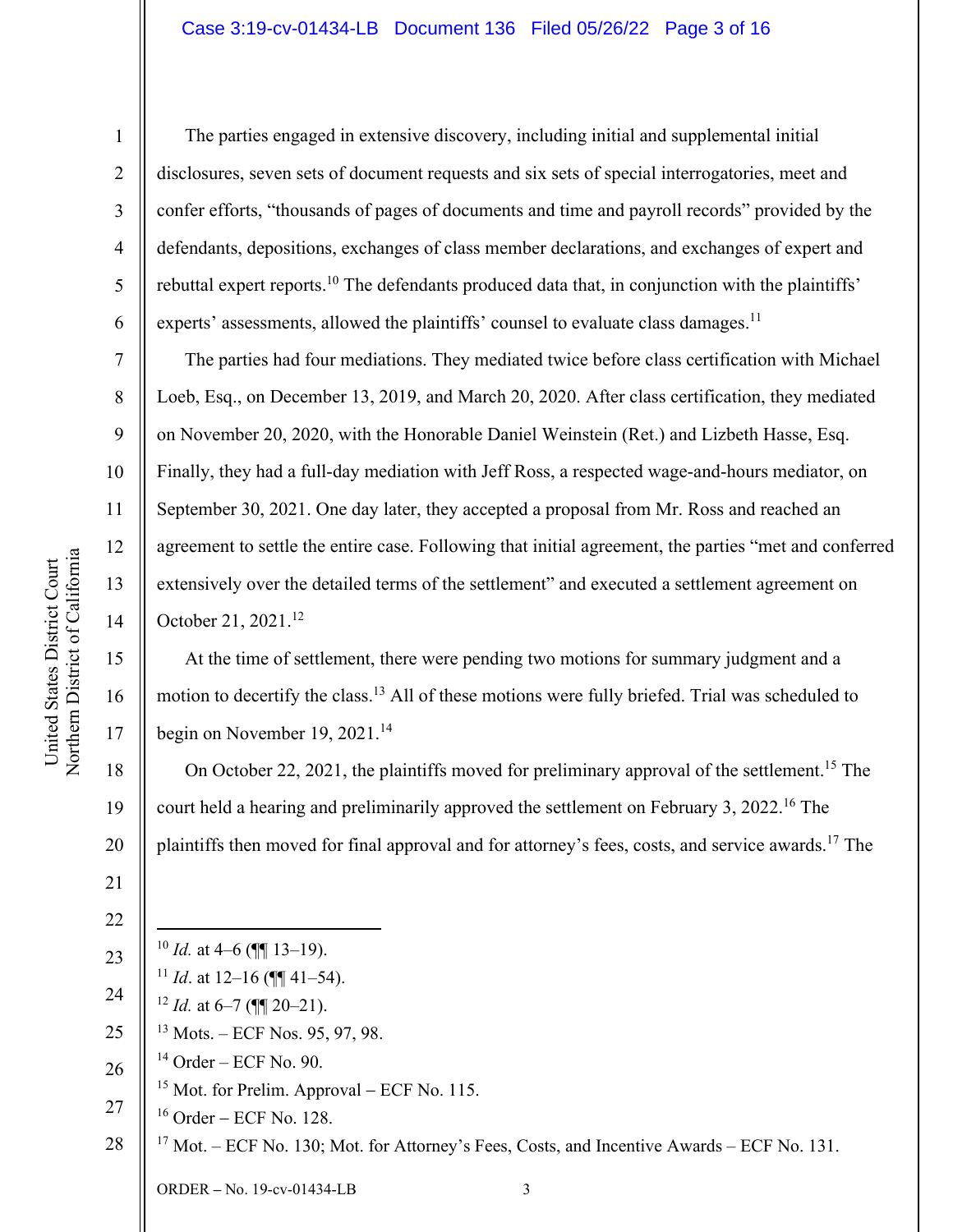court held a final fairness hearing on May 26, 2022. The parties consented to magistrate-judge jurisdiction.<sup>18</sup>

3

4

5

6

7

8

9

10

11

12

13

14

15

16

17

18

2

1

#### **2. The Proposed Settlement**

All defined terms in this order have the same meaning as in the Settlement Agreement.

## **2.1 Settlement Class**

The Class is defined as in the order granting class certification: "All non-exempt employees, excluding pharmacists, pharmacy interns, and asset protection agents, working in any Rite Aid store in California at any time from March 19, 2015 through the date of the preliminary approval of the settlement by the Court."<sup>19</sup> The preliminary-approval date was February 3, 2022.<sup>20</sup>

Rite Aid initially estimated, for mediation purposes, that there were about 25,000 Class Members, including about 4,500 hired after the defendants ended their mandatory dress policy on March  $22$ ,  $2020$ <sup>21</sup> After preliminary approval was granted, a Rite Aid data consultant compiled the final Class List, "comprised of 29,451 Class Members, which includes 23,051 Class Members hired prior to March 22, 2020, and 5,950 Class Members hired after March 22, 2020."<sup>22</sup>

The Class excludes the twenty-two individuals who requested exclusion after the original class notice. Class Members were not provided a second opportunity to request exclusion.<sup>23</sup>

# **2.2 Settlement Amount and Allocation**

19 20 21 The Gross Settlement Amount is \$12,000,000, and the Net Settlement Amount — the fund recovered by the Class — is proposed as approximately \$7,444,460 after the following deductions: (1) representative payment awards to the named plaintiffs of \$30,000 (\$10,000 to each); (2)

22

27

23  $18$  Stipulation – ECF No. 121.

<sup>24</sup>  25 <sup>19</sup> Settlement Agreement, Ex. 1 to Von Rock Decl. in Supp. of Mot. for Prelim. Approval – ECF No. 119 at 26 (¶ 8(b)).

 $20$  Order – ECF No. 128.

<sup>26</sup>  <sup>21</sup> Von Rock Decl. in Supp. of Mot. for Prelim. Approval – ECF No. 119 at 2 ( $\P$ 4).

<sup>&</sup>lt;sup>22</sup> Von Rock Decl. – ECF No. 132 at 2–3 (¶ 3); Bridley Decl. – ECF No. 130-1 at 2 (¶ 3).

<sup>28</sup>  <sup>23</sup> Settlement Agreement, Ex. 1 to Von Rock Decl. in Supp. of Mot. for Prelim. Approval – ECF No. 119 at 26–27 ( $\P$  8(b)(i)), 44 ( $\P$  30).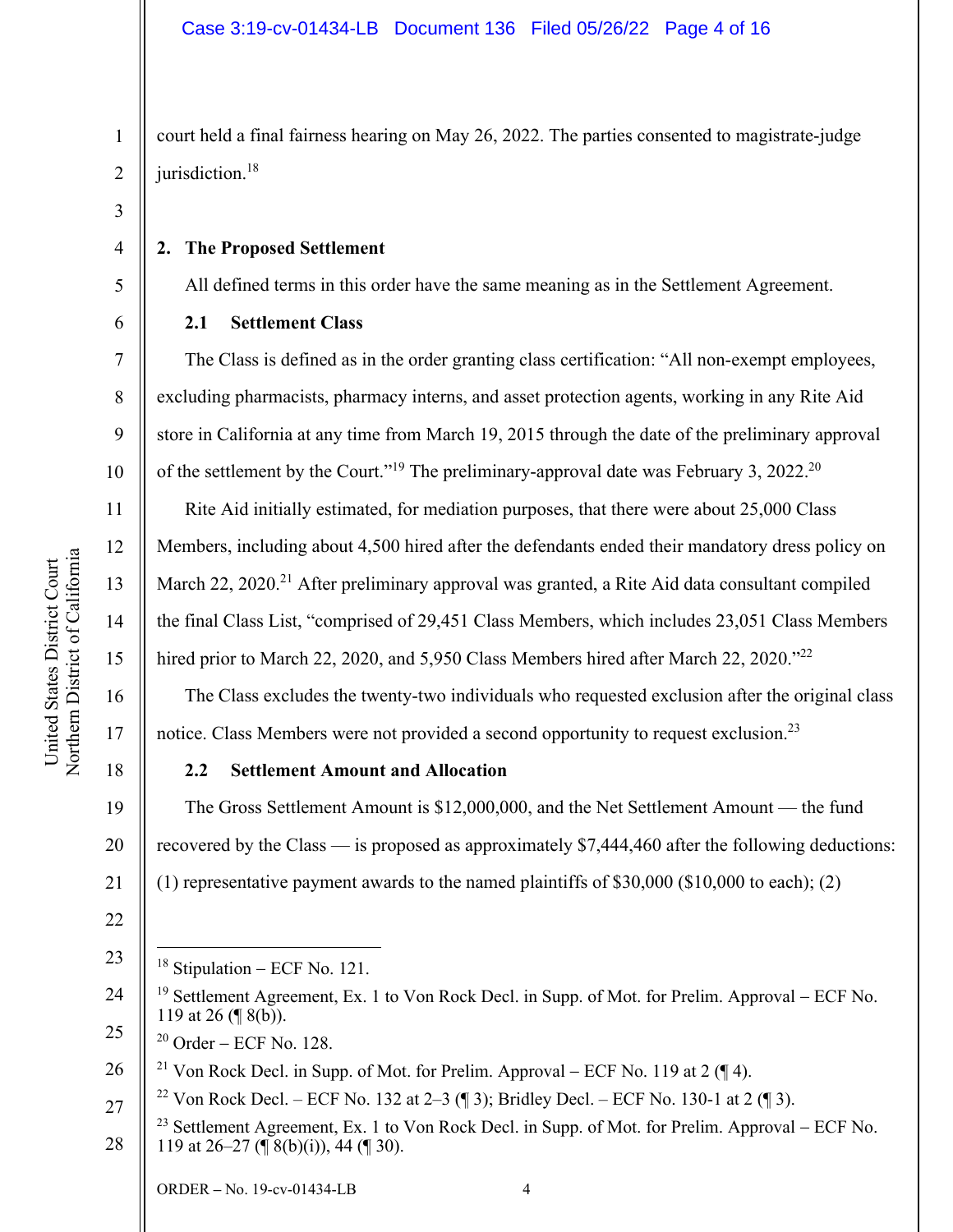# Case 3:19-cv-01434-LB Document 136 Filed 05/26/22 Page 5 of 16

attorney's fees of \$3,999,600 (approximately one third of the gross amount); (3) costs of

the California Labor and Workforce Development Agency.<sup>24</sup> \$50,000 of the Net Settlement

Amount is for PAGA penalties to be paid to the PAGA Aggrieved Employees (those Class

Members who worked "in any Rite Aid store in California at any time from March 19, 2018

through the date of the preliminary approval of the settlement by the Court").<sup>25</sup> Of the Net

Settlement Amount, 10% will be allocated as wages and 90% will be allocated as "non-wages for

the settlement of expense reimbursements, interest claims, statutory and civil penalty claims, and

\$300,940; (4) administration costs of \$75,000; and (5) PAGA penalties of \$150,000 to be paid to

Northern District of Californi a

United States District Court

United States District Court

1

2

3

4

5

6

7

8

9

for attorneys' fees."26

10 11 12 13 14 15 16 17 18 19 The Net Settlement Amount will be allocated as individual settlement payments to Class Members as follows. Class Members hired after March 2020 will receive a "nominal payment" of \$25. Class Members hired before March 2020 will receive a payment based on their respective shares of workweek totals during the Class Period, and if they no longer work for the defendants, "an additional four workweeks will be added to their total workweeks."27 In addition, the PAGA Aggrieved Employees will share the \$50,000 in PAGA penalties "on a pro rata basis."28 Claim forms are not required.29 The Settlement Administrator will issue settlement payments as either checks or digital payments. Class Members who made no choice and whose mailed notice was deemed deliverable will receive a check. The checks and digital payments will be good for  $180 \text{ days}$ .  $30$ 

20

21

22

<sup>24</sup> *Id.* at 29–31 ( $\parallel$  10), 33–35 ( $\parallel$  $\parallel$  14–16); Mot. – ECF No. 130 at 15.

<sup>26</sup> *Id.* at 32–33 (¶ 13).

26 <sup>28</sup> *Id.*

27

<sup>29</sup> Von Rock Decl. – ECF No. 132 at 9 (¶ 30).

28  $30$  Settlement Agreement, Ex. 1 to Von Rock Decl. in Supp. of Mot. for Prelim. Approval – ECF No. 119 at 42 (¶ 29); Bridley Decl. – ECF No. 130-1 at 5 (¶ 13).

<sup>23</sup>  24 <sup>25</sup> Settlement Agreement, Ex. 1 to Von Rock Decl. in Supp. of Mot. for Prelim. Approval – ECF No. 119 at 28 (¶ 8(e)), 31 (¶ 10(c)).

<sup>25</sup>  <sup>27</sup> *Id.* at 31–32 (¶ 11).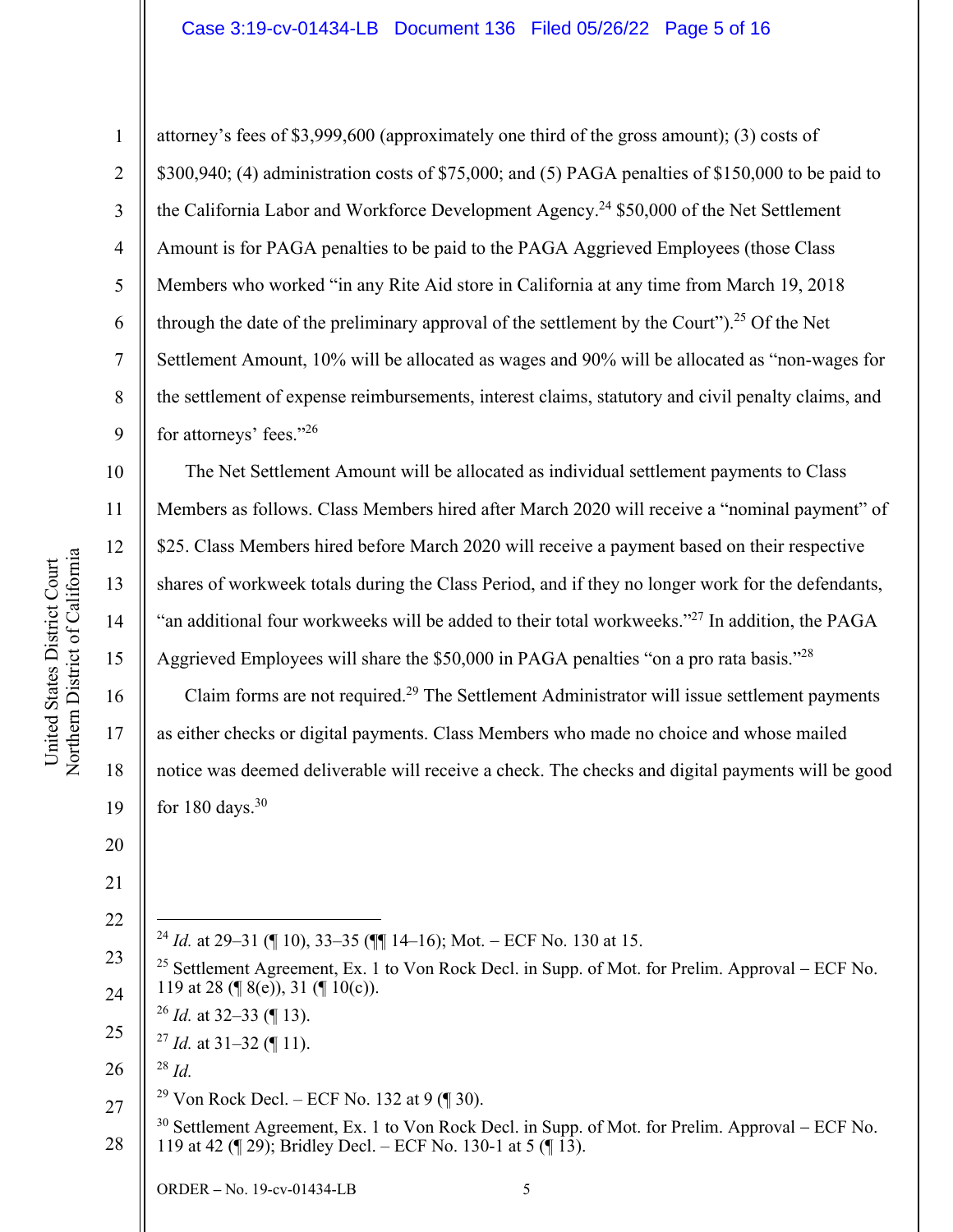#### Case 3:19-cv-01434-LB Document 136 Filed 05/26/22 Page 6 of 16

1

2

3

4

5

6

7

8

9

10

11

12

13

14

15

16

20

21

22

23

The Settlement is non-reversionary.<sup>31</sup> Uncashed checks and unactivated digital payments will be distributed as follows. If after 180 days their total amount is less than \$200,000, the amount will be distributed to the *cy pres* beneficiary Legal Aid at Work, which "provides legal services assisting low-income, working families and promotes [a] better understanding of the conditions, policies, and institutions that affect the well-being of workers and their families and communities." If the amount is \$200,000 or more, a second distribution will be made to those Class Members who did cash their checks or activate their digital payments. The second distribution will be allocated according to workweek totals, as described above. Any uncashed checks or unactivated digital payments from the second distribution will be distributed to the *cy pres* beneficiary.32

## **2.3 Release**

The release provisions of the settlement agreement are, in short, (1) a release of the class and PAGA claims for all claims under federal or state law that were pleaded or could have been pleaded under the facts alleged in the complaint (plus any potential claims under the Fair Labor Standards Act), and (2) a general release by the named plaintiffs.<sup>33</sup>

# **2.4 Administration**

17 18 19 The court appointed Atticus Administration as the Settlement Administrator.<sup>34</sup> The administration procedures — including the notice program and procedures for exclusions and objections — were set forth in the Settlement Agreement.<sup>35</sup>

Atticus complied with these procedures. Between March 18, 2022, and April 18, 2022, notice was sent to all Class Members by mail (following address updates using the National Change of

<sup>&</sup>lt;sup>31</sup> Von Rock Decl. – ECF No. 132 at 8  $(\sqrt{\phantom{a}}\,28)$ .

<sup>24</sup>  25 <sup>32</sup> Settlement Agreement, Ex. 1 to Von Rock Decl. in Supp. of Mot. for Prelim. Approval – ECF No. 119 at 42–43 ( $\sqrt{2}$ 9); Von Rock Decl. – ECF No. 132 at  $10 \ (\sqrt{3}4)$ .

<sup>26</sup>  <sup>33</sup> Settlement Agreement, Ex. 1 to Von Rock Decl. in Supp. of Mot. for Prelim. Approval – ECF No. 119 at 47–49 (¶¶ 33–35).

<sup>27</sup>   $34$  Order – ECF No. 128 at 10.

<sup>28</sup>   $35$  Settlement Agreement, Ex. 1 to Von Rock Decl. in Supp. of Mot. for Prelim. Approval – ECF No. 119 at 37–46 (¶¶ 23–32).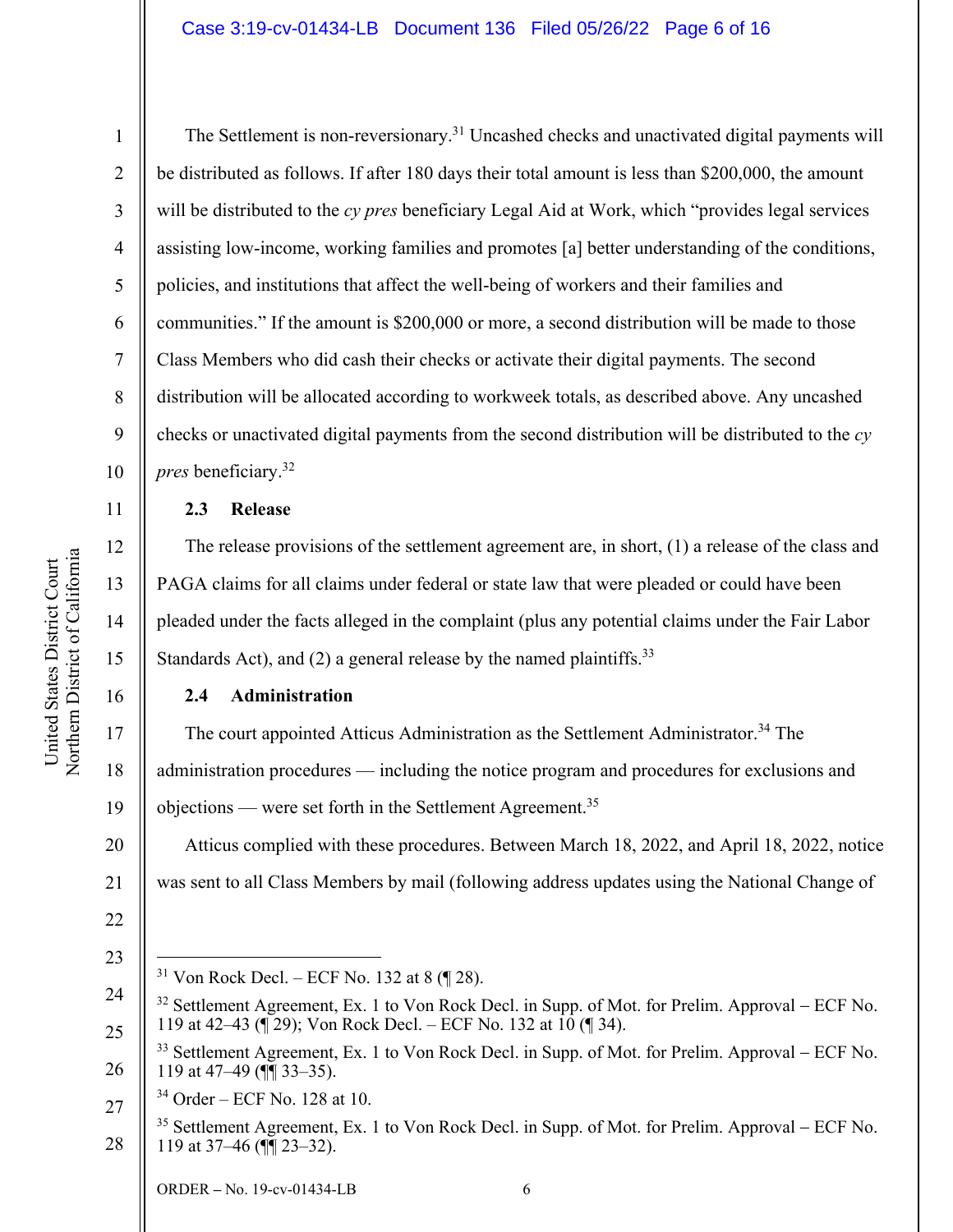#### Case 3:19-cv-01434-LB Document 136 Filed 05/26/22 Page 7 of 16

1 2 3 4 5 6 7 Address Database) and 22,477 Class Members by email. Of the mailed notices, 2,010 were initially returned as undeliverable, and Atticus resent them after obtaining forwarding addresses for some and otherwise "perform[ing] advanced address research." As of April 18, 2022, the notice results were as follows: "of the 29,451 Notices mailed, 29,103 or 98.81% were deemed delivered and 348 or 1.19% [were] deemed undeliverable," and "1,417 [emailed] Notices have been returned to Atticus as undeliverable."36 In addition, Atticus has been maintaining a Settlement Website.37

The objection deadline was April 18, 2022, and the Notice informed Class Members of the objection procedures. There were no objections.38

#### **ANALYSIS**

#### **1. Jurisdiction**

The court has diversity jurisdiction under the Class Action Fairness Act (CAFA). *See* 28 U.S.C. § 1332(d)(2).

#### **2. Certification of Settlement Class**

The court previously certified the class under Rule 23, as described above. Excluded from the class are the twenty-two individuals who submitted the requests for exclusion.

19 20

21

23

24

25

27

8

9

10

11

12

13

14

15

16

17

18

## **3. Approval of Settlement**

- A court may approve a proposed class-action settlement only "after a hearing and only on
- 22 finding that it is fair, reasonable, and adequate after considering whether":
	- (A) the class representatives and class counsel have adequately represented the class;
		- (B) the proposal was negotiated at arm's length;
- 26  $36$  Mot. – ECF No. 130 at 13–15; Bridley Decl. – ECF No. 130-1 at 3–4 ( $\P$  $\P$  5–11).
	- $37$  Bridley Decl. ECF No. 130-1 at 4–6 ( $\P$  $12-15$ ).
- 28 <sup>38</sup> *Id.* at 6 (¶¶ 18–19).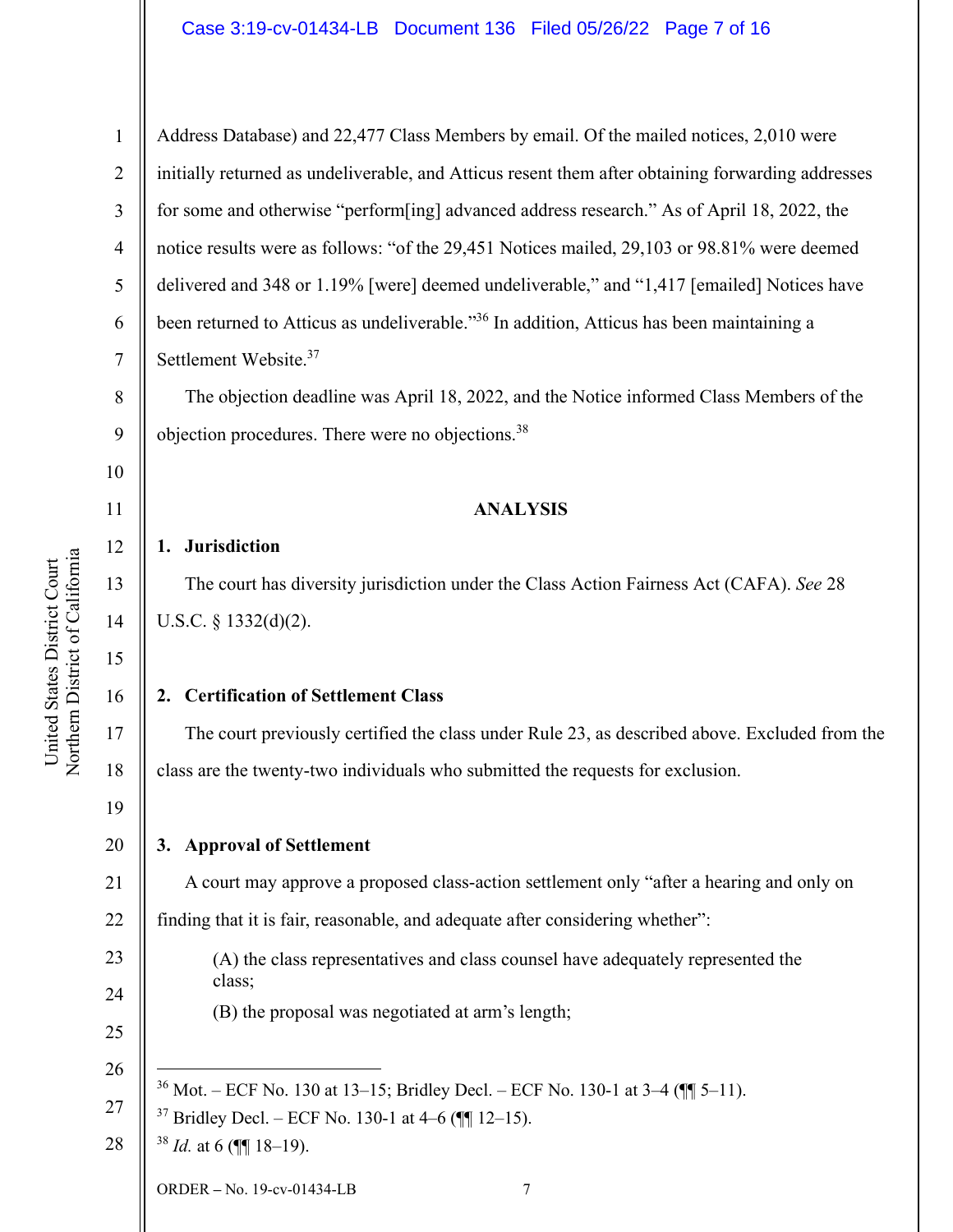#### Case 3:19-cv-01434-LB Document 136 Filed 05/26/22 Page 8 of 16

1 2 3 4 5 6 7 8 9 10 11 12 13 14 15 16 17 18 19 20 21 22 23 24 25 26 27 (C) the relief provided for the class is adequate, taking into account: (i) the costs, risks, and delay of trial and appeal; (ii) the effectiveness of any proposed method of distributing relief to the class, including the method of processing class-member claims; (iii) the terms of any proposed award of attorney's fees, including timing of payment; and (iv) any agreement required to be identified under Rule  $23(e)(3)$ ; and (D) the proposal treats class members equitably relative to each other. Fed. R. Civ. P. 23(e)(2). These factors "are substantially similar to those articulated" in *Hanlon v. Chrysler Corp.*, 150 F.3d 1011, 1027 (9th Cir. 1998). *Student A v. Berkeley Unified Sch. Dist.*, No. 17-cv-02510-JST, 2021 WL 6332353, at \*2 n.2 (N.D. Cal. July 8, 2021). In *Hanlon*, the Ninth Circuit identified factors relevant to assessing a settlement proposal: (1) the strength of the plaintiff's case; (2) the risk, expense, complexity, and likely duration of further litigation; (3) the risk of maintaining class-action status throughout trial; (4) the amount offered in settlement; (5) the extent of discovery completed and the stage of the proceeding; (6) the experience and views of counsel; (7) the presence of a government participant; and (8) the reaction of class members to the proposed settlement. 150 F.3d at 1026. "Where a settlement is the product of arms-length negotiations conducted by capable and experienced counsel, the court begins its analysis with a presumption that the settlement is fair and reasonable." *Garner v. State Farm Mut. Auto Ins. Co.*, No. CV 08 1365 CW (EMC), 2010 WL 1687832, at \*13 (N.D. Cal. Apr. 22, 2010); *see, e.g.*, *In re Hyundai and Kia Fuel Econ. Litig.*, 926 F.3d 539, 570 (9th Cir. 2019) ("[W]e put a good deal of stock in the product of an arms-length, non-collusive, negotiated resolution.") (cleaned up); *Nat'l Rural Telecomms. Coop. v. DIRECTV, Inc.*, 221 F.R.D. 523, 528 (C.D. Cal. 2004) ("A settlement following sufficient discovery and genuine arms-length negotiation is presumed fair."). The court has evaluated the Settlement Agreement for overall fairness and concludes that it is free of collusion and approval is appropriate. First, the settlement provides good value when contrasted with the maximum damages estimated by the plaintiffs, which assumes complete success on the merits. As discussed above,

28

ORDER **–** No. 19-cv-01434-LB 8

counsel reached the settlement only after obtaining discovery sufficient to allow a robust damages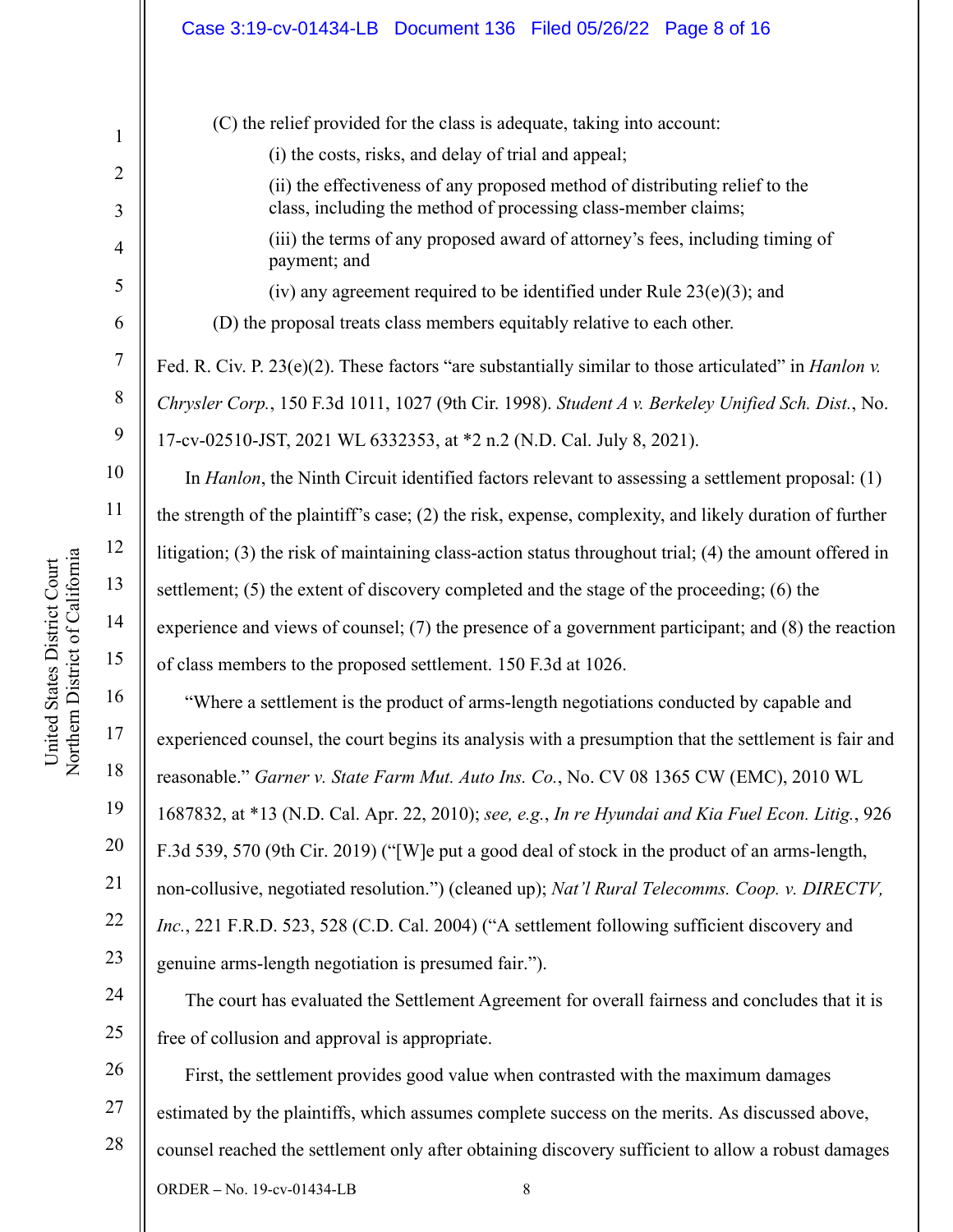#### Case 3:19-cv-01434-LB Document 136 Filed 05/26/22 Page 9 of 16

1

2

3

4

5

6

7

8

9

10

11

12

13

14

15

16

17

18

19

20

assessment. The net individual settlement payments average \$308, which is "more than 100% of [Class Members'] actual out-of-pocket [uniform] reimbursement damages."<sup>39</sup> The gross amount "represents more than 25% of the total maximum damages and penalties for all claims."40 That percentage compares favorably with other settlements in uniform-reimbursement cases.<sup>41</sup> A settlement now also results in money paid now, while litigation results in delay and expense.

Second, the value of the settlement is significant compared to the litigation risks and uncertainties.<sup>42</sup> The maximum recovery assumes complete success for the plaintiffs, which was not a guaranteed outcome, particularly given the defendants' pending motion for summary judgment (arguing that the defendants' mandatory dress was not a uniform) and motion to decertify the class. When viewed against the risk of no recovery, this settlement is fair. *See, e.g.*, *Dyer v. Wells Fargo Bank, N.A.*, 303 F.R.D. 326, 331 (N.D. Cal. 2014) (litigation risks, including maintaining class-action status, favor settlement approval). Moreover, settlement allows payment to the Class Members now, before costly and protracted litigation.

Third, a class action allows class members — who otherwise would not pursue their claims individually because costs would exceed recoveries — to obtain relief.

Fourth, the settlement is the product of serious, non-collusive, arm's-length negotiations and was reached after mediation with an experienced mediator with subject-matter expertise.

Fifth, the PAGA allocation is also within the range of reasonable settlements. *See, e.g.*, *Viceral v. Mistras Grp., Inc., No.* 15-cv-02198-EMC, 2016 WL 5907869, at \*8–9 (N.D. Cal. Oct. 11, 2016).

21 22 23 Finally, the reaction of the class is favorable — there were no objections. A court "may appropriately infer that a class action settlement is fair, adequate, and reasonable when few class members object to it." *Ching v. Siemens Indus.*, No. 11-cv-04838-MEJ, 2014 WL 2926210, at \*6

- 24
- 25 26

<sup>39</sup> Von Rock Decl. – ECF No. 132 at 11–12 (¶ 40), 17 (¶ 56).

<sup>40</sup> *Id.* at 11 (¶ 40).

<sup>27</sup>  28  $^{41}$  Chart, Ex. 3 to Von Rock Decl. in Supp. of Mot. for Prelim. Approval – ECF No. 119 at 79.  $42$  Mot. – ECF No. 130 at 20–22.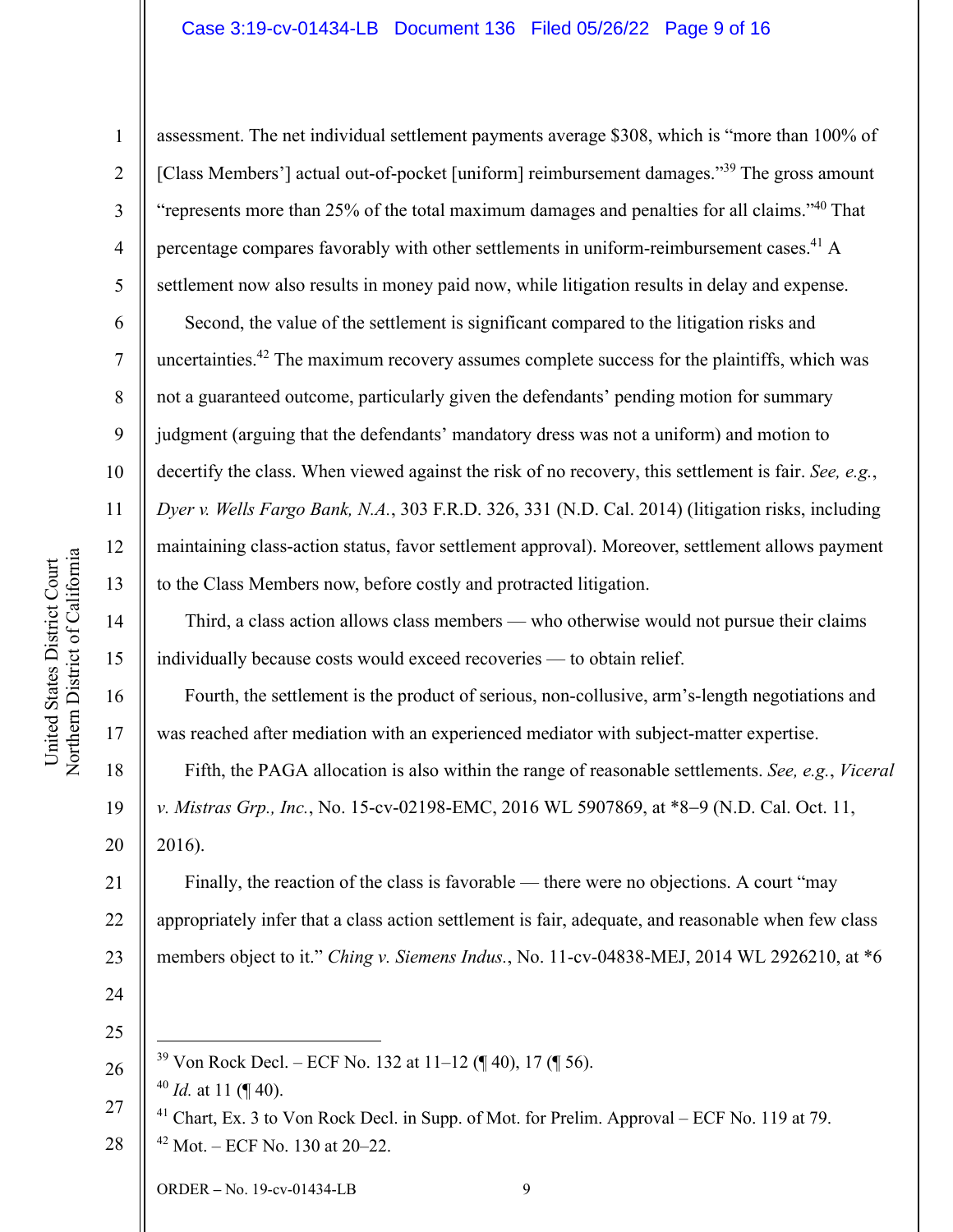(N.D. Cal. June 27, 2014); *cf. Staton v. Boeing Co.*, 327 F.3d 938, 959 (9th Cir. 2003) (court should consider "reaction of the class members to the proposed settlement").

In sum, viewed as a whole, the proposed settlement is sufficiently "fair, adequate, and reasonable" to warrant approval. *See Officers for Just. v. Civ. Serv. Comm'n of City and Cnty. of S.F.*, 688 F.2d 615, 625 (9th Cir. 1982).

**4. Appointment of Class Representative, Class Counsel, and Settlement Administrator**  The court previously appointed Kristal Nucci, Kelly Shaw, and Ana Goswick as class representatives.43

The court confirms its appointment of Class Counsel: Randall B. Aiman-Smith, Reed W.L. Marcy, Hallie Von Rock, and Brent A. Robinson (all of Aiman-Smith & Marcy PC). They have sufficient qualifications, experience, and expertise in prosecuting class actions.<sup>44</sup>

The court also confirms its appointment of Atticus as the Settlement Administrator. Atticus is entitled to \$75,000 for settlement administration costs.<sup>45</sup>

## **5. Class Notice**

17 18 19 20 21 22 23 24 As described above, the Settlement Administrator provided notice to the class in the form the court approved previously. The notice met all legal prerequisites: it was the best notice practicable, satisfied the requirements of Rule  $23(c)(2)$ , adequately advised class members of their rights under the settlement agreement, met the requirements of due process, and complied with the court's order regarding court notice. The forms of notice fairly, plainly, accurately, and reasonably provided class members with all required information, including (among other things): (1) a summary of the lawsuit and claims asserted; (2) a clear definition of the class; (3) a description of the material terms of the settlement, including the estimated payment; (4) a disclosure of the

25

1

2

3

4

5

6

7

8

9

10

11

12

13

14

15

<sup>26</sup>   $43$  Order – ECF No. 69.

<sup>27</sup>  44 Von Rock Decl. – ECF No. 132 at 18 (¶ 60); Firm Resume, Ex. A to *id.* – ECF No. 132 at 30–39.

<sup>28</sup>  <sup>45</sup> Proposed Order – ECF No. 130-2 at 5 ( $\parallel$  13); Bridley Decl. – ECF No. 130-1 at 8 ( $\parallel$  24); Von Rock Decl. – ECF No. 132 at 27–28 (¶¶ 85–87).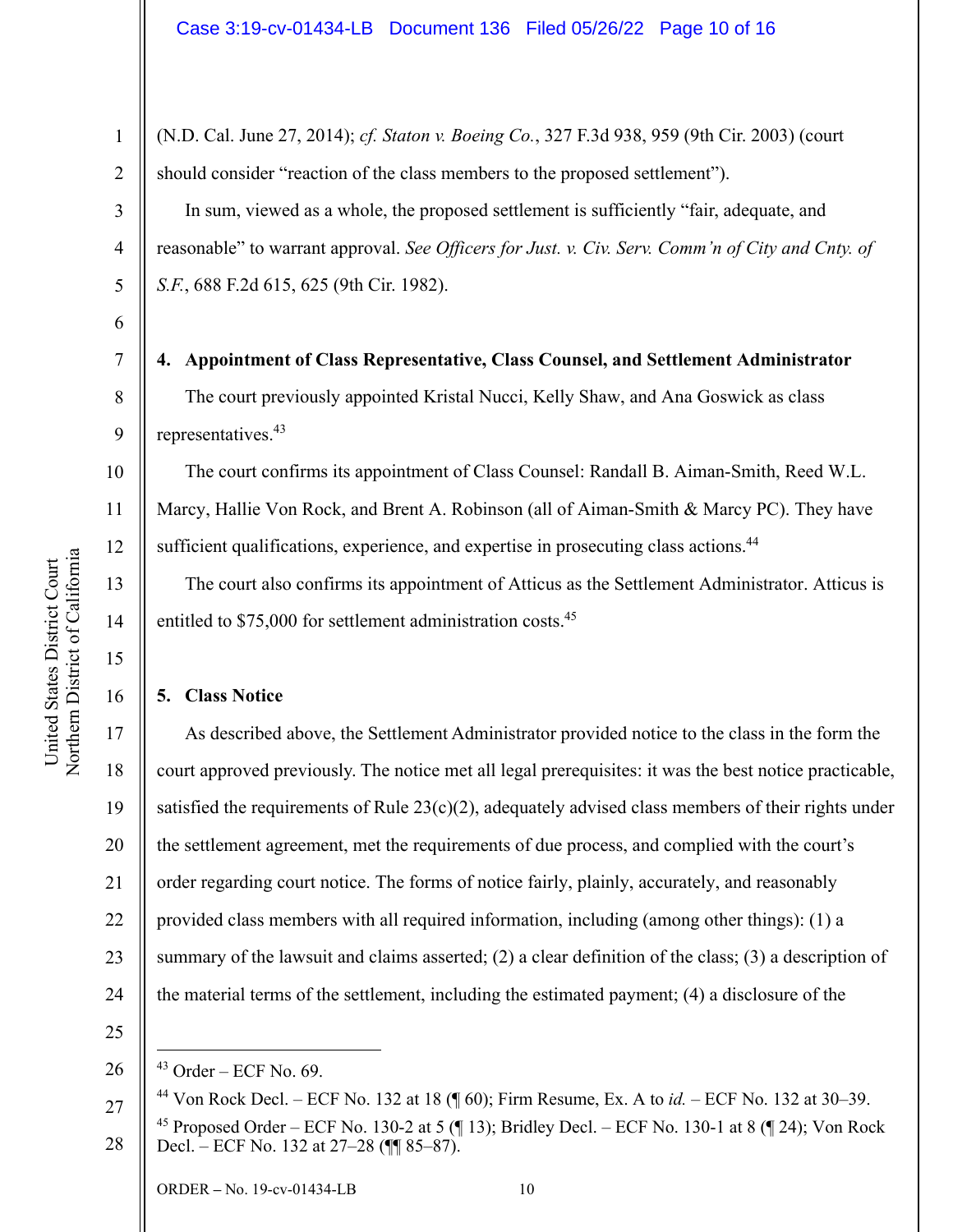release of the claims; (5) the date, time, and location of the final fairness hearing; and (6) the identity of class counsel and the provisions for attorney's fees, costs, and class-representative service awards.<sup>46</sup>

The court previously declined to refuse to approve the settlement unless it afforded a new opportunity for Class Members to request exclusion.<sup>47</sup> Fed. R. Civ. P. 23(e)(4).

**6. Service Awards** 

The plaintiffs moved for service awards of  $$10,000$  for each of the three class representatives.<sup>48</sup> Recognizing the presumption in this district of a \$5,000 award, but also recognizing the work of the class representatives, the court awards \$7,500 to each, for a total of \$22,500 (not the requested \$30,000).

 District courts must evaluate proposed awards individually, using relevant factors that include "the actions the plaintiff has taken to protect the interests of the class, the degree to which the class has benefitted from those actions, . . . [and] the amount of time and effort the plaintiff expended in pursuing the litigation." *Staton*, 327 F.3d at 977 (cleaned up). "Such awards are discretionary . . . and are intended to compensate class representatives for work done on behalf of the class, to make up for financial or reputational risk undertaken in bringing the action, and, sometimes, to recognize their willingness to act as a private attorney general." *Rodriguez v. W. Publ'g Corp.*, 563 F.3d 948, 958–59 (9th Cir. 2009) (cleaned up). The Ninth Circuit has "noted that in some cases incentive awards may be proper but [has] cautioned that awarding them should not become routine practice." *Radcliffe v. Experian Info. Sols. Inc.*, 715 F.3d 1157, 1163 (9th Cir. 2013) (discussing *Staton*, 327 F.3d at 975–78). District courts "must be vigilant in scrutinizing all incentive awards to determine whether they destroy the adequacy of the class representatives." *Id.* at 1164. In this

25 26

27  $47$  Order – ECF No. 128 at 11.

28  $48$  Mot. for Attorney's Fees, Costs, and Incentive Awards – ECF No. 131 at 27–29.

6

7

8

9

10

11

12

13

14

15

16

17

18

19

20

21

22

23

24

<sup>46</sup> Bridley Decl. – ECF No. 130-1; Notices, Exs. A–B to *id.* – ECF No. 130-1 at 9–18.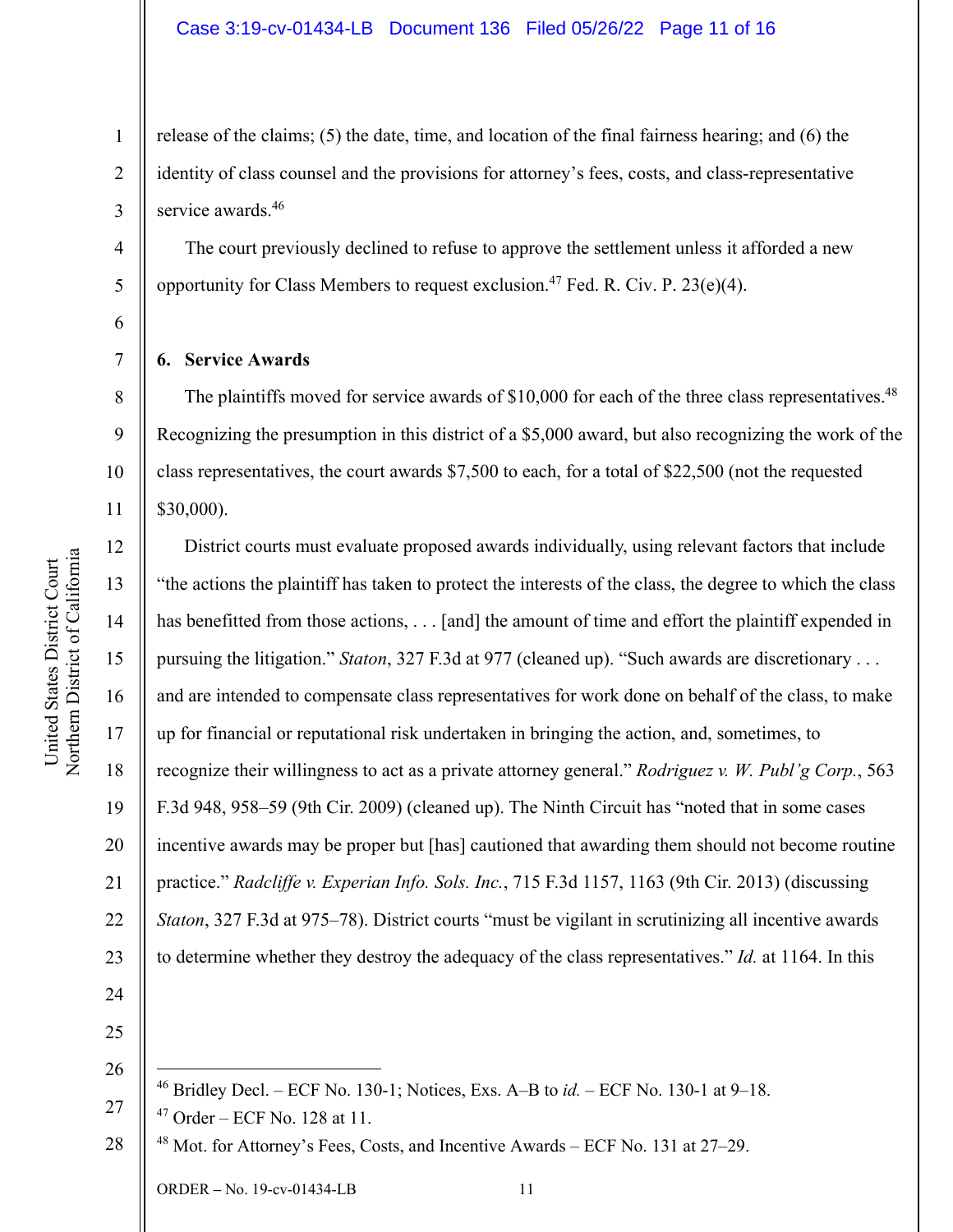1 2

3

4

5

6

7

8

9

10

11

12

a

13

14

15

United States District Court Northern District of Californi

United States District Court

16

17

district, a \$5,000 incentive award is presumptively reasonable. *Bellinghausen v. Tractor Supply Co.*, 306 F.R.D. 245, 266 (N.D. Cal. 2015) (collecting cases).

 The class representatives estimate that they collectively spent at least 155 hours on this case, helping to achieve a recovery for the Class and incurring a reputational risk. They did such things as attend mediations and depositions.49 Under the circumstances of this case, and considering the presumptive \$5,000, the court determines that \$7,500 is justified. *See, e.g.*, *Harris v. Vector Mktg. Corp.*, No. 08-cv-5198-EMC, 2012 WL 381202, at \*7–8 (N.D. Cal. Feb. 6, 2012) (awarding \$12,500 where the plaintiff spent "more than 100 hours on this case (which included being deposed twice)" and the defendant "pursued disclosure of her private information"); *Dyer*, 303 F.R.D. at 335–36 (awarding \$10,000 where the plaintiff was deposed, attended a four-day mediation (which required her to travel and miss work), and spent "more than 200 hours assisting in the case"); *Bellinghausen.*, 306 F.R.D. at 267–68 (awarding \$15,000 where the plaintiff spent 73 hours on the case, attended mediation, and was rejected by potential employers because of his status as class representative); *Bolton v. U.S. Nursing Corp.*, No. 12-cv-4466-LB, 2013 WL 5700403, at \*6 (N.D. Cal. Oct. 18, 2013) (approving \$10,000 as an incentive award where the average recovery was \$595.91 but "the largest settlement recovery is estimated to be \$4,602.67, and 204 class members will receive more than \$1,500").

18 19

# **7. Attorney's Fees and Costs**

20 21 Class Counsel moved for \$3,999,600 in fees (about one third of the settlement amount) and \$300,940 in costs.<sup>50</sup> The court awards both amounts.

22 23 "In a certified class action, the court may award reasonable attorney's fees and nontaxable costs that are authorized by law or by the parties' agreement." Fed. R. Civ. P. 23(h).

- 24 25 The court must ensure that the award is reasonable. *In re Bluetooth Headset Prods. Liab. Litig.*, 654 F.3d 935, 941 (9th Cir. 2011). The court is not bound by the parties' settlement agreement as to
- 26

28 50 Mot. for Attorney's Fees, Costs, and Incentive Awards – ECF No. 131.

<sup>27</sup>   $^{49}$  Von Rock Decl. – ECF No. 132 at 28 ( $\P$  $\%$  88–90); Goswick Decl. – ECF No. 131-1; Nucci Decl. – ECF No. 131-2; Shaw Decl. – ECF No. 131-3.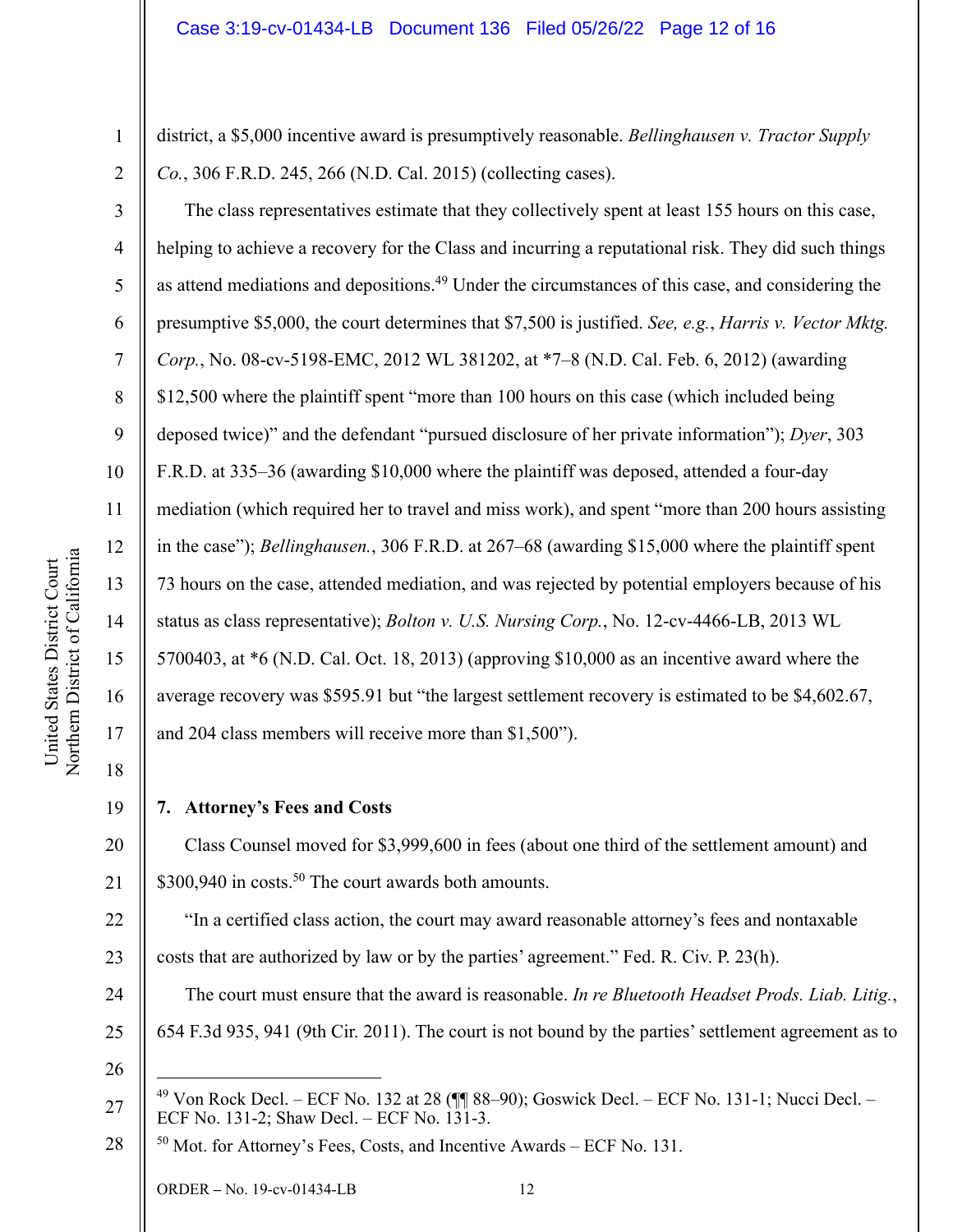the amount of fees. *Id.* at 941–43. The court must review fee awards with special rigor:

Because in common fund cases the relationship between plaintiffs and their attorneys turns adversarial at the fee-setting stage, courts have stressed that when awarding attorneys' fees from a common fund, the district court must assume the role of fiduciary for the class plaintiffs. Accordingly, fee applications must be closely scrutinized. Rubber-stamp approval, even in the absence of objections, is improper.

*Vizcaino v. Microsoft Corp.*, 290 F.3d 1043, 1052 (9th Cir. 2002) (cleaned up).

When counsel recovers a common fund that confers a "substantial benefit" on a class of beneficiaries, counsel is "entitled to recover their attorney's fees from the fund." *Fischel v. Equitable Life Assurance Soc'y of the U.S*., 307 F.3d 997, 1006 (9th Cir. 2002). In common-fund cases, courts may calculate a fee award under either the "lodestar" or "percentage of the fund" method. *Id.*; *Hanlon*, 150 F.3d at 1029.

The "percentage of the fund" method is typically used. The Ninth Circuit has established a "benchmark" that fees should equal twenty-five percent of the settlement, although courts diverge from the benchmark based on factors that include "the results obtained, risk undertaken by counsel, complexity of the issues, length of the professional relationship, the market rate, and awards in similar cases." *Morales v. Stevco, Inc.*, No. CIV-F-09-0704-AWI-JLT, 2013 WL 1222058, at \*2 (E.D. Cal. Mar. 25, 2013); *Morris v. Lifescan, Inc*., 54 F. App'x 663, 664 (9th Cir.

2003) (affirming thirty-three-percent fee award); *Pac. Enters.*, 47 F.3d at 379 (same).

18 19 20 21 22 23 Finally, Ninth Circuit precedent requires courts to award class counsel fees based on the total benefits made available to class members rather than the actual amount ultimately claimed. *Young v. Polo Retail, LLC*, No. C-02-4546-VRW, 2007 WL 951821, at \*8 (N.D. Cal. Mar. 28, 2007) ("district court abused its discretion in basing attorney fee award on actual distribution to class" instead of amount made available) (citing *Williams v. MGM-Pathe Commc'ns Co.*, 129 F.3d 1026, 1027 (9th Cir. 1997)).

24 25 26 27 28 If the court applies the percentage method, it then typically calculates the lodestar as a "crosscheck to assess the reasonableness of the percentage award." *See, e.g.*, *Weeks v. Kellogg Co.*, No. CV-09-8102-MMM-RZx, 2013 WL 6531177, at \*25 (C.D. Cal. Nov. 23, 2013); *see also Serrano v. Priest*, 20 Cal. 3d 25, 48–49 (1977); *Fed-Mart Corp. v. Pell Enters.*, 111 Cal. App. 3d 215, 226– 27 (1980). "The lodestar . . . is produced by multiplying the number of hours reasonably expended

1

2

3

4

5

6

7

8

9

10

11

12

13

14

15

16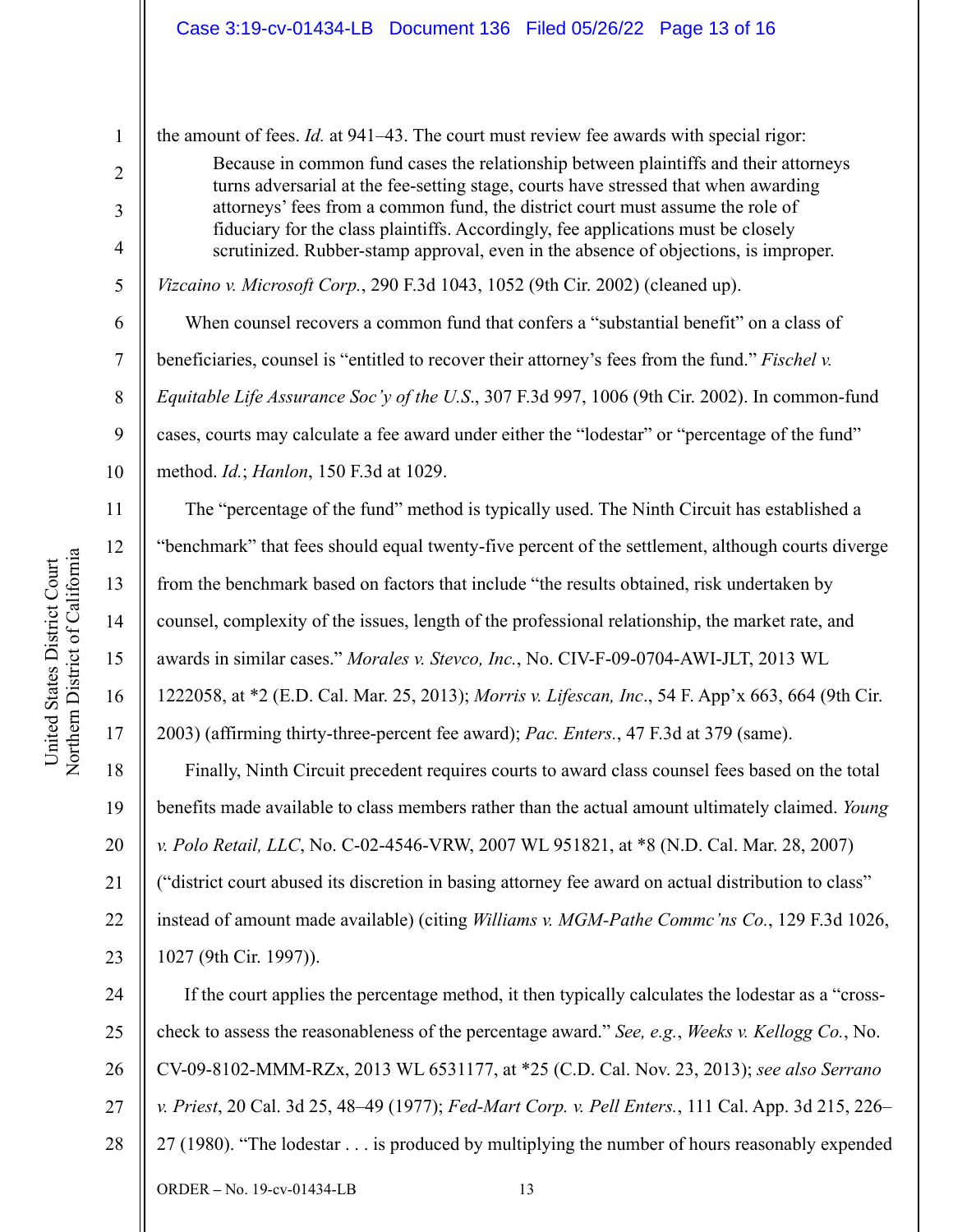by counsel by a reasonable hourly rate." *Lealao v. Beneficial Cal., Inc*., 82 Cal. App. 4th 19, 26 (2000). "Once the court has fixed the lodestar, it may increase or decrease that amount by applying a positive or negative 'multiplier' to take into account a variety of other factors, including the quality of the representation, the novelty and complexity of the issues, the results obtained, and the contingent risk presented." *Id*.; *accord Laffitte v. Robert Half Int'l Inc*., 1 Cal. 5th 480, 503–06 (2016) (holding, under California law, that "the percentage method to calculate [attorney's] fee[s] in a common fund case" is appropriate and the trial court has "discretion to conduct a lodestar cross-check on a percentage fee").

Based on counsel's declaration and the results they achieved in this litigation, the requested fees are reasonable and appropriate as a percentage of the common fund, supported by a lodestar crosscheck (with the plaintiff's suggested multiplier). Counsel obtained excellent benefits for the class (recovering, on a net basis, over 100% of the class's uniform-reimbursement damages, and recovering a gross amount that compares favorably with other uniform-reimbursement cases) and there were significant risks involved with the litigation.<sup>51</sup>

20 As for the lodestar cross-check, the billing rates are normal and customary for timekeepers with similar qualifications and experience in the relevant market. *Cuviello v. Feld Ent., Inc*., No. 13-cv-04951-BLF, 2015 WL 154197, at \*2 (N.D. Cal. Jan. 12, 2015) ("The Court has broad discretion in setting the reasonable hourly rates used in the lodestar calculation."); *Ketchum v. Moses*, 24 Cal. 4th 1122, 1132 (2001) (court can rely on its own experience); *accord Open Source Sec. v. Perens*, 803 F. App'x 73, 77 (9th Cir. 2020). Counsel also submitted a sufficient breakdown of the attorneys' hours to reach a conclusion about the lodestar and the positive multiplier.<sup>52</sup> The modest multiplier falls within the range of multipliers that courts approve. *Vizcaino*, 290 F.3d at 1051 n.6 ("Multiples ranging from one to four are frequently awarded in common fund cases when the lodestar method is applied.") (cleaned up).

25

26

a

1

2

3

4

5

6

7

8

9

10

11

12

13

14

15

16

17

18

19

21

22

23

 $51$  Mot. for Attorney's Fees, Costs, and Incentive Awards – ECF No. 131 at 16–24; Von Rock Decl. – ECF No. 132 at 11–17 (¶¶ 37–56), 18–21 (¶¶ 60–69).

<sup>27</sup>  28  $52$  Mot. for Attorney's Fees, Costs, and Incentive Awards – ECF No. 131 at 24–26; Von Rock Decl. – ECF No. 132 at 21–26 (¶¶ 70–83); Billing Records & Firm Resume, Exs. A–B to *id.* – ECF No. 132 at 30–44.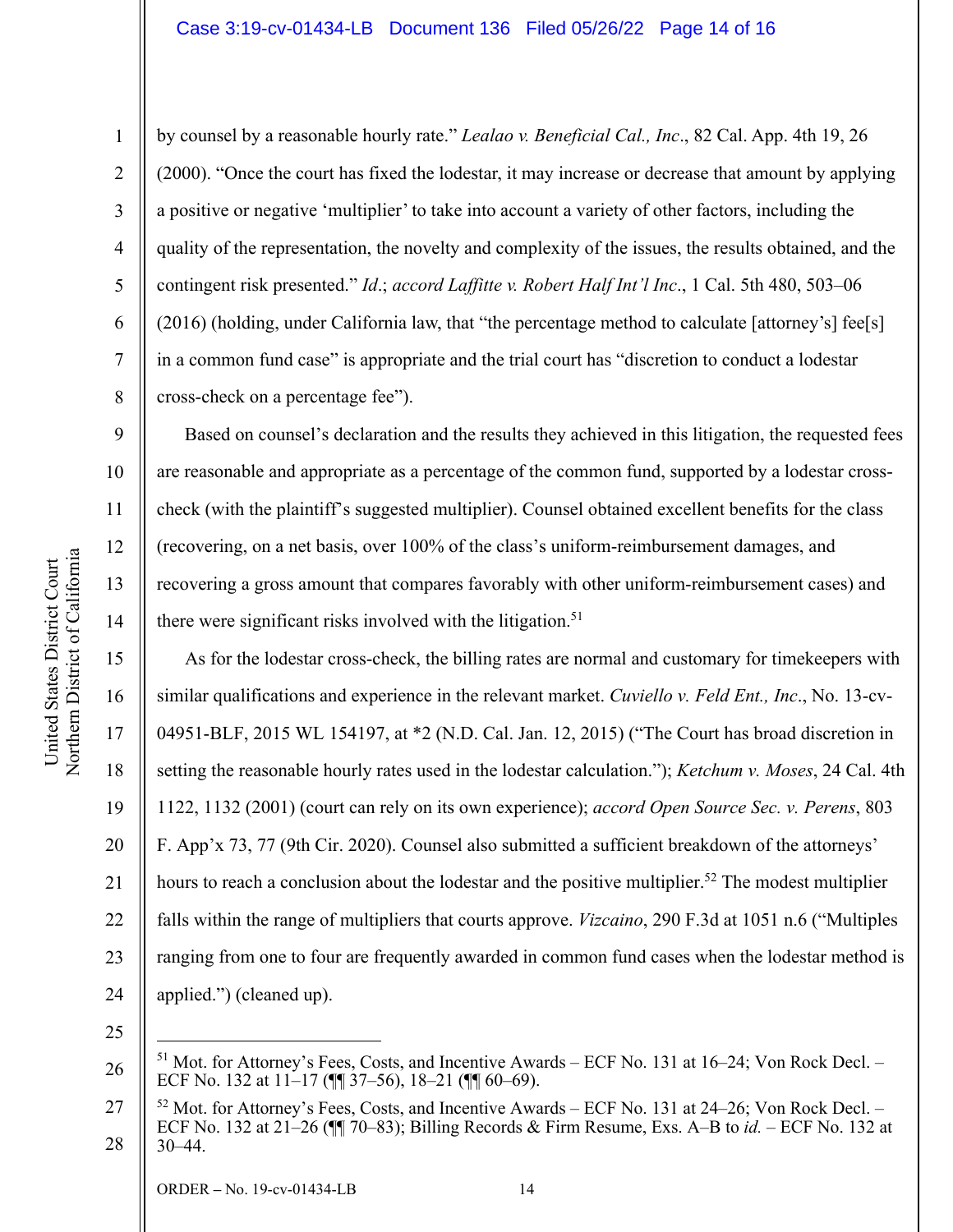The court thus grants Class Counsel's request for fees of thirty-three percent of the Gross Settlement Amount, in line with similar wage-and-hour cases where the results obtained were excellent and the risks were great.53

 Class Counsel also are entitled to reimbursement of reasonable out-of-pocket expenses. Fed. R. Civ. P. 23(h); *see Harris v. Marhoefer*, 24 F.3d 16, 20 (9th Cir. 1994) (attorneys may recover reasonable expenses that would typically be billed to paying clients in non-contingency matters); *Van Vranken v. Atl. Richfield Co.*, 901 F. Supp. 294, 299 (N.D. Cal. 1995) (approving reasonable costs in class action settlement). Costs compensable include "nontaxable costs that are authorized by law or by the parties' agreement." Fed. R. Civ. P. 23(h).

10 The record establishes sufficiently the reasonableness of the requested costs.<sup>54</sup> The court approves the requested amount of \$300,940.

#### **8.** *Cy Pres* **Award**

As detailed above, any unclaimed amount of the Net Settlement Amount will be given to the *cy pres* beneficiary Legal Aid at Work. This distribution is approved because it accounts for and has a substantial nexus to the nature of the lawsuit, the objectives of the statutes, and the interests of the silent class members. *See Lane v. Facebook, Inc.*, 696 F.3d 811, 819–22 (9th Cir. 2012); *Nachshin v. AOL, LLC*, 663 F.3d 1034, 1038–41 (9th Cir. 2011).

19

1

2

3

4

5

6

7

8

9

11

12

13

14

15

16

17

18

20

## **9. Compliance with CAFA**

21 22 23 On February 7, 2022, the defendants provided notice of the settlement and other information showing compliance with CAFA, 28 U.S.C. § 1715, to the appropriate government officials.<sup>55</sup> The court's final approval hearing was more than ninety days after service as required by CAFA.

24

25

26  $53$  Mot. for Attorney's Fees, Costs, and Incentive Awards – ECF No. 131 at 22–23 (collecting cases).

27 <sup>54</sup> *Id.* at 26–27; Von Rock Decl. – ECF No. 132 at 26–27 (¶ 84); Cost Detail, Ex. C to *id.* – ECF No. 132 at 45–61.

28 55 Von Rock Decl. – ECF No. 132 at 17–18 (¶¶ 57–58).